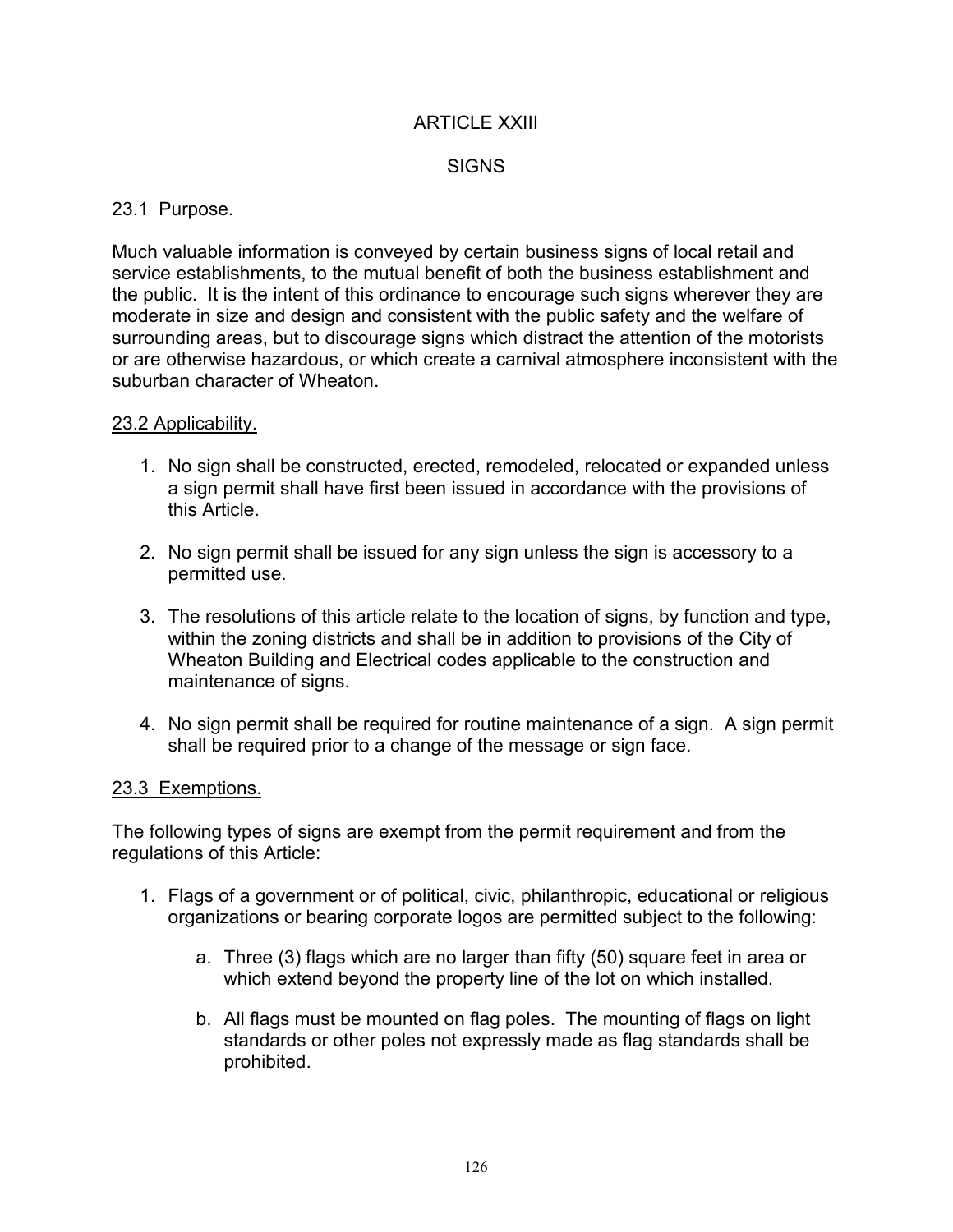- 2. Signs of a duly constituted governmental body, including traffic or similar instructional or regulatory signs relating to health, hazards, parking, swimming, dumping, etc.
- 3. Memorial signs and tablets displayed on public or private property.
- 4. Address numerals and other signs required to be maintained by law or governmental order, rule or regulation, provided that the content and size of the sign do not exceed the requirement of such law, order, rule or regulation.
- 5. A single wall sign identifying a residential building not exceeding one (1) square foot in area indicating the name and/or address of the occupant and, where applicable, a professional status, but not indicating a product or business.
- 6. Small signs, not exceeding three (3) sq. ft. in area, displayed on private property for the convenience of the public, including signs to identify rest rooms, freight entrances, parking areas and the like.
- 7. A sign not exceeding nine (9) square feet which designates the conditions of use of a parking lot; such signs are exempt from minimum setback requirements but shall be screened from adjoining property.
- 8. Decorations temporarily displayed in connection with a local festivity approved by the City Council or a national holiday. Such decorations shall not be displayed more than forty-five (45) days prior to or thirty (30) days after such local festivity or national holiday.
- 9. Signs identifying property for lease or sale with one (1) sign per lot or per principal structure, except on a corner, double frontage or through lot where two (2) signs are allowed where one (1) sign faces each street. Signs shall be placed on private property and located no closer than one (1) foot to a public sidewalk. On streets where no sidewalks exist, signs shall be located no closer than twenty (20) feet to the edge of the street pavement or twenty (20) feet from the back of curb, if a curb is present. No such sign shall exceed six (6) square feet in area and no such sign shall be illuminated. All such signs must be removed within twenty-four (24) hours of the closing of said property.
- 10. Campaign signs of no more than sixteen (16) square feet in residential districts or thirty- two (32) square feet in non-residential districts.
- 23.4 Prohibited Signs.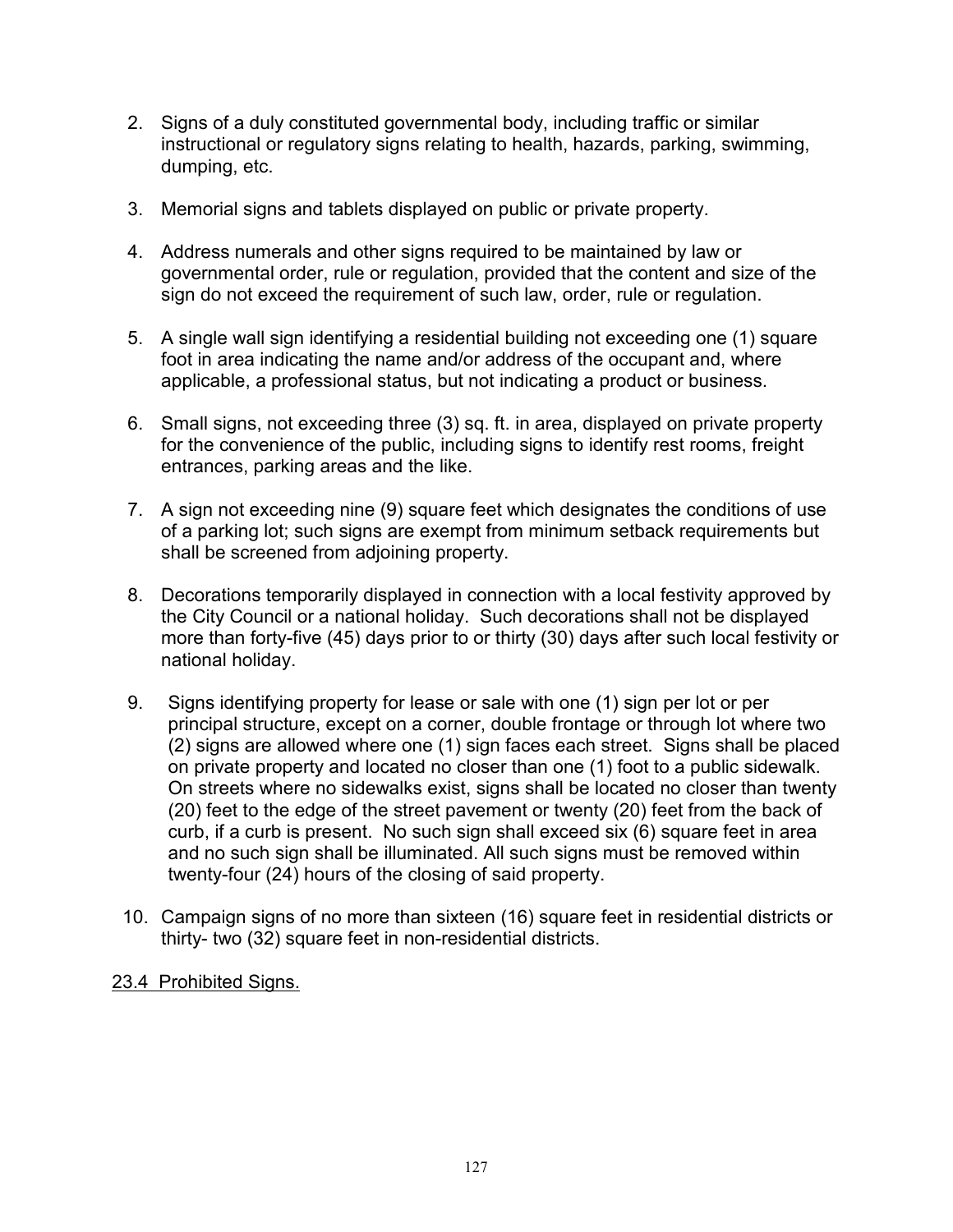The following types of signs shall be prohibited:

- 1. Attention-Getting Devices. No attention getting device, including but not limited to pennants, streamers, festooned lights, linear lighting, whirligigs, nor any sign which is designed to be moved by the wind, shall be permitted, except as provided in this Article.
- 2. Flashing or Moving Signs. No flashing signs, rotating or moving signs, animated signs, signs with moving lights, or signs creating the illusion of movement, shall be permitted except as provided in this Article. A sign where on the current time and/or temperature is indicated by intermittent lighting shall not be deemed to be a flashing sign if the lighting changes are limited to the numerals indicating the time and/or temperature.
- 3. Advertising Signs. No sign which directs attention to a business, entertainment, service or commodity shall be permitted unless such business, entertainment, service, or commodity shall be offered, conducted or sold on the premises of which the sign was located.
- 4. Signs on Vacant Property. No sign shall be located on vacant property except those signs permitted under 23.9.2 (Special Events Signs), Article 23.9.3 (Real Estate Signs), 23.9.4 (Construction Signs), or 23.3.10 (Campaign Signs).
- 5. Signs on Trees or Utility Poles. No signs shall be attached to a tree or utility pole whether on public or private property.
- 6. Roof Signs. No part of any sign shall be maintained on the roof, or in the air space over the roof, of any building or structure, including inflatable balloons or other temporary signs.
- 7. Painted Wall Signs. Any signs which are applied with paint or similar substance on a face of a structural wall shall be prohibited.
- 8. Portable Signs. Signs designed to be transported to various locations are not permitted, including but not limited to, signs on wheels, signs with trailer hitches, and portable signs with internally illuminated message boards.
- 9. Misrepresentation. No sign shall be permitted which contains false information or misrepresents the product, service or commodity to be offered, conducted or sold on the premises.
- 10. Vehicle and Trailer Signs. Except for the allowance provided under Article 24.7.1, it shall be prohibited for any vehicle or trailer which is either: (i) parked on private property ("subject property") and visible from the public right of way, or (ii) parked on the public right of way adjacent to the subject property, to contain any advertising, lettering, graphics, or any other writing or illustration that advertises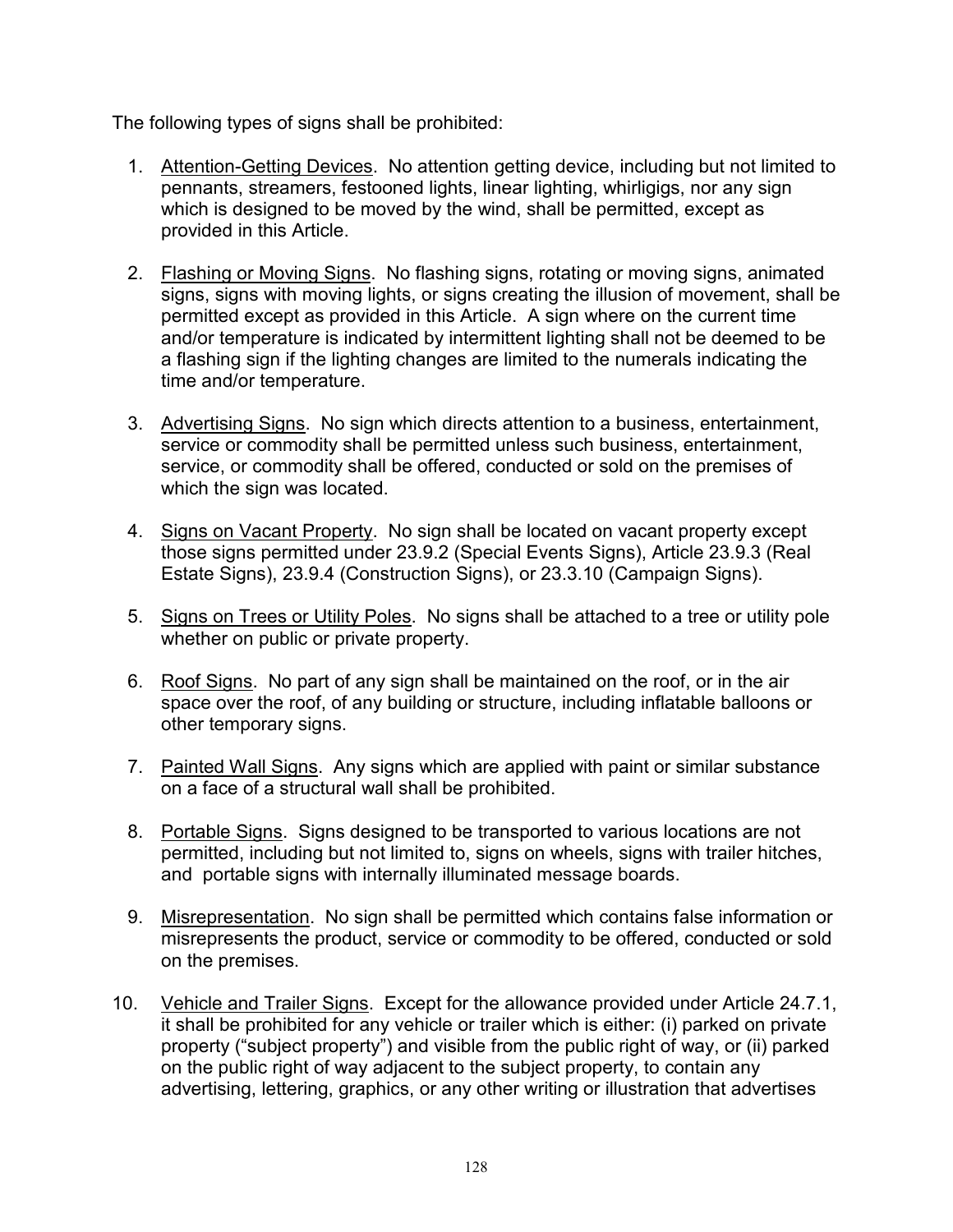products or services that are provided by a business on the subject property. Provided, however, during regular business hours, any vehicle or trailer that is necessary for the operation of the business on the subject property and which contains the advertising, may be parked in the public right of way adjacent to the subject property, or on the subject property. Provided further, however, if the vehicle or trailer is located on the subject property, it shall be parked within a standard marked or striped parking space and be licensed, insured and operable.

## 23.5 General Standards.

All signs hereafter constructed, erected, remodeled, relocated or expanded shall comply with the following standards:

- 1. Determination of Sign Area. The term "sign area" shall be the gross surface area with a single continuous perimeter enclosing the extreme limits of a sign and in no case passing through or between any adjacent elements of same. Such perimeter shall not include any structural or framing elements lying outside the limits of such sign and not forming an integral part of the display. For computing the area of any wall sign which consists of letters mounted on a wall, the area shall be deemed to be the area of the smallest rectangular figure which can encompass all of the letters.
- 2. Traffic Safety. No sign shall be maintained at any location where by reason of its position, size, shape or color it may obstruct, impair, obscure, interfere with the view of or be confused with any traffic control sign, signal or device, or where it may interfere with, mislead or confuse traffic.
- 3. Illumination.
	- a. Location/Design of Light Source. Whenever an external artificial light source is used to illuminate a sign, illumination shall be located, shielded, and directed so as not to be directly visible from any public street or residentially- zoned property at grade level. All artificial illumination shall be so designed, located, shielded, and directed as to illuminate only the sign face and to prevent the casting of glare or direct light upon adjacent property or streets.
	- b. Level of Illumination. In no event shall the illumination of any sign, resulting from any internal or external artificial light source, exceed 50 foot candles when measured with a standard light meter held perpendicular to the sign face a distance equal to the narrowest dimension of such sign face.
	- c. Signs adjacent to Residential Areas. Any illuminated sign located on a lot abutting or across the street from any residentially-zoned property shall not be illuminated between the hours of 11:00 p.m. and 7:00 a.m.; except such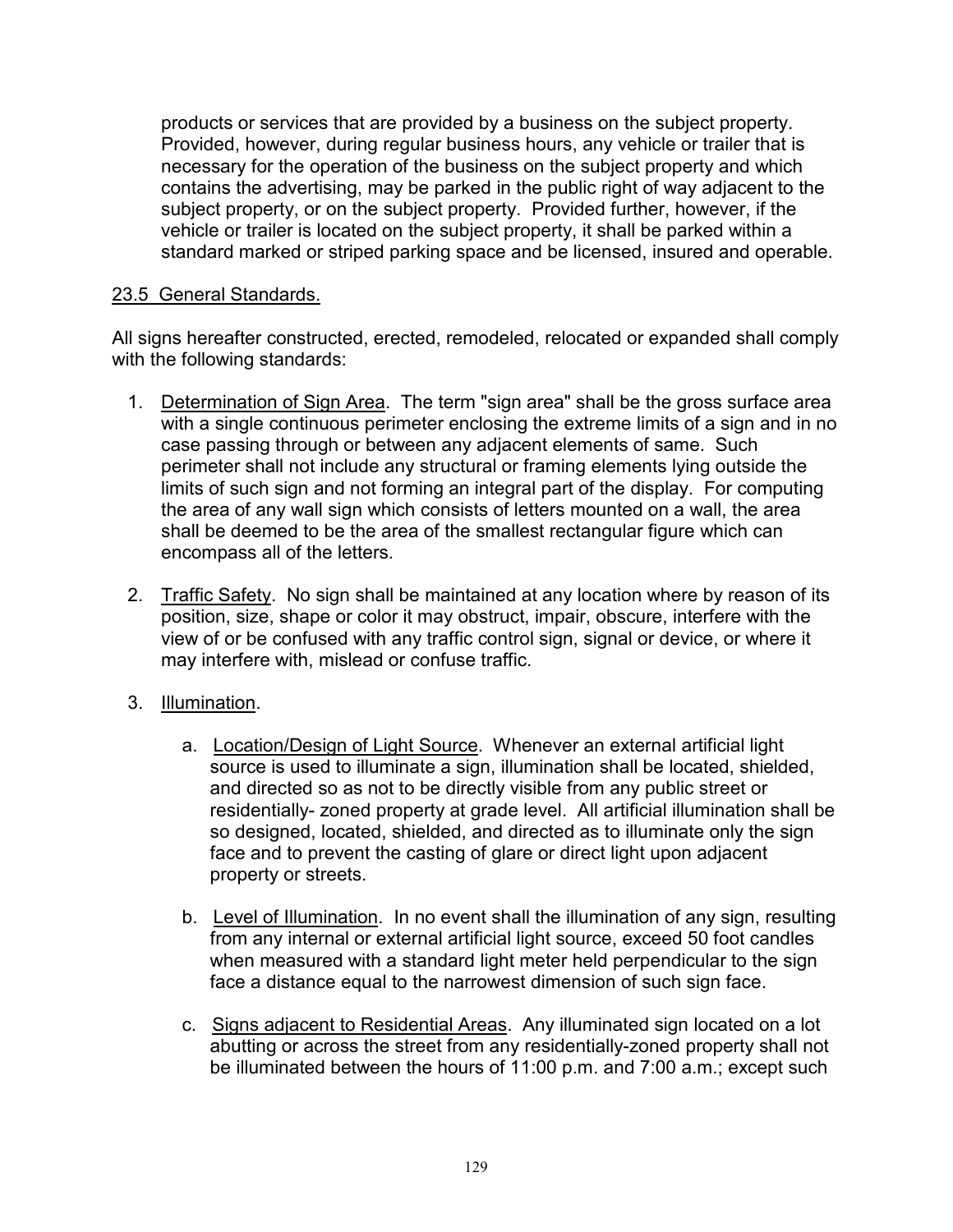sign may remain illuminated during such time as the activity to which the sign pertains is engaged in the operation of business.

- 4. Non-conforming Signs. Signs existing at the time of enactment of this amendment and not conforming to the provisions herein, but which were constructed in compliance with previous regulations and ordinances, shall be regarded as nonconforming signs.
	- a. Non-conforming signs shall not be structurally enhanced or modified so as to prolong the life of the sign, or shall not be moved in whole or in part to another location, unless the sign is made to conform to the regulations of this Article.
	- b. Maintenance or replacement of parts designed to be changed which do not require any permit or the replacement of a sign face(s) shall not be considered an alteration of an existing non-conforming wall or ground sign requiring conformance with this Article; provided such change does not increase the surface area, height, or cause any other structural change.
	- c. Non-conforming ground and wall signs must be brought into conformance with this Article at the time of an application for site plan and architectural approval, or in the event of a change in use.
	- d. No sign permit will be issued for additional signs on property where an existing sign has been illegally installed.
	- e. Being of certain landmark value, the following signs shall be allowed to continue and be maintained and parts replaced in any manner to allow for continued use:
		- (1) The Wheaton Theatre, 123 North Hale Street, Wheaton, Illinois;
		- (2) Carlson's Glass, 312 West Front Street, Wheaton, Illinois;
		- (3) Wheaton Pharmacy, 208 South Hale Street, Wheaton, Illinois;
		- (4) Cock Robin, 201 West Wesley Street, Wheaton, Illinois.
- 5. Maintenance. The owner of a sign and the owner of the premises on which said sign is located shall be jointly and severally liable to maintain such sign or signs subject to the following standards:
	- a. Signs shall be maintained in a neat and orderly condition and good working order, including illumination sources, at all times.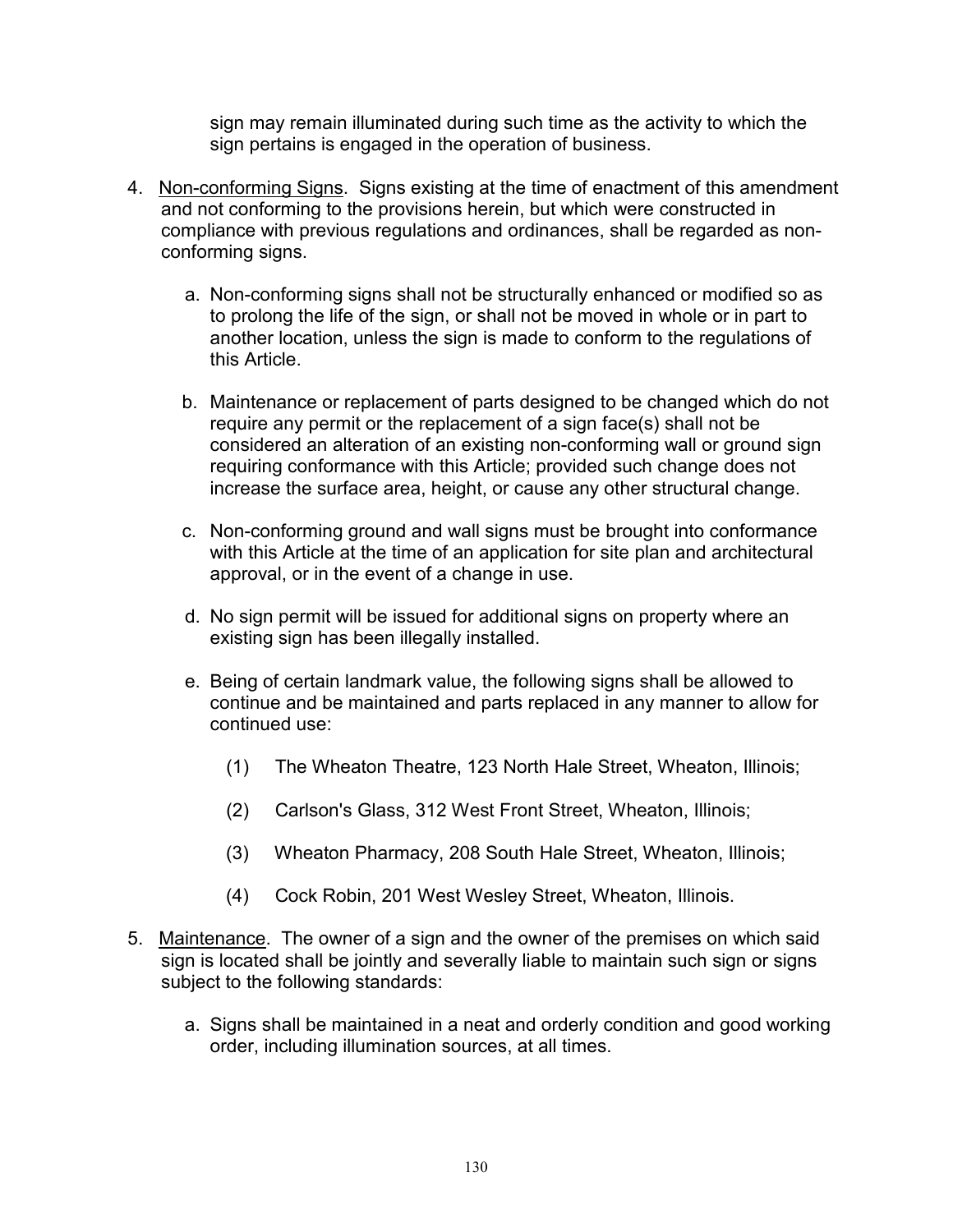- b. Signs shall be properly painted unless galvanized or otherwise treated to prevent rust or deterioration.
- c. Signs shall conform to maintenance provisions of the Building and Electrical Codes as adopted by the City of Wheaton.
- 6. Abandoned Signs. Except as otherwise provided in this Code, any temporary sign installed for a period of thirty (30) days or more, or any sign which pertains to a time, event, or purpose which no longer applies, shall be deemed to have been abandoned and shall be removed.

Permanent signs applicable to a business suspended because of a change in ownership or management of such business shall be deemed abandoned if the property remains vacant for a period of six (6) months or more. An abandoned sign is prohibited and shall be removed by the owner of the sign or owner of the premises.

 7. Removal of Signs. Any sign found to be improperly maintained, abandoned or otherwise in violation of this Article which is not removed or repaired within thirty (30) days of written notice of the City Manager may be removed or repaired at the order of the City Manager. Any expense incidental to such removal or repair shall be charged to the owner of the property upon which the sign is located and shall constitute a lien upon the property.

# 23.6 Master Sign Plan.

- 1. Master Sign Plan Required. Any development of property over two (2) acres in size or a building consisting of more than three storefront tenants shall be required to submit a Master Sign Plan for review by the City Manager.
	- a. A scaled site plan marking the location of driveways, parking, landscaping and buildings noting all building dimensions and location of all signs.
	- b. Developments which are part of a Planned Unit Development (PUD) submittal must also include standards for consistency among all signs on site with regard to: color scheme, lettering or graphic style, lighting, location on site or building, material and sign proportions.
	- c. After approval of Master Sign Plan, no sign shall be installed except in conformance with Master Sign Plan. Individual sign permits may be filed at anytime but must be attached to and verified on approved Master Sign Plan. In case of conflict between provision of Master Sign Plan and other provisions of this Article, this Article shall control.

23.7 Permanent Signs.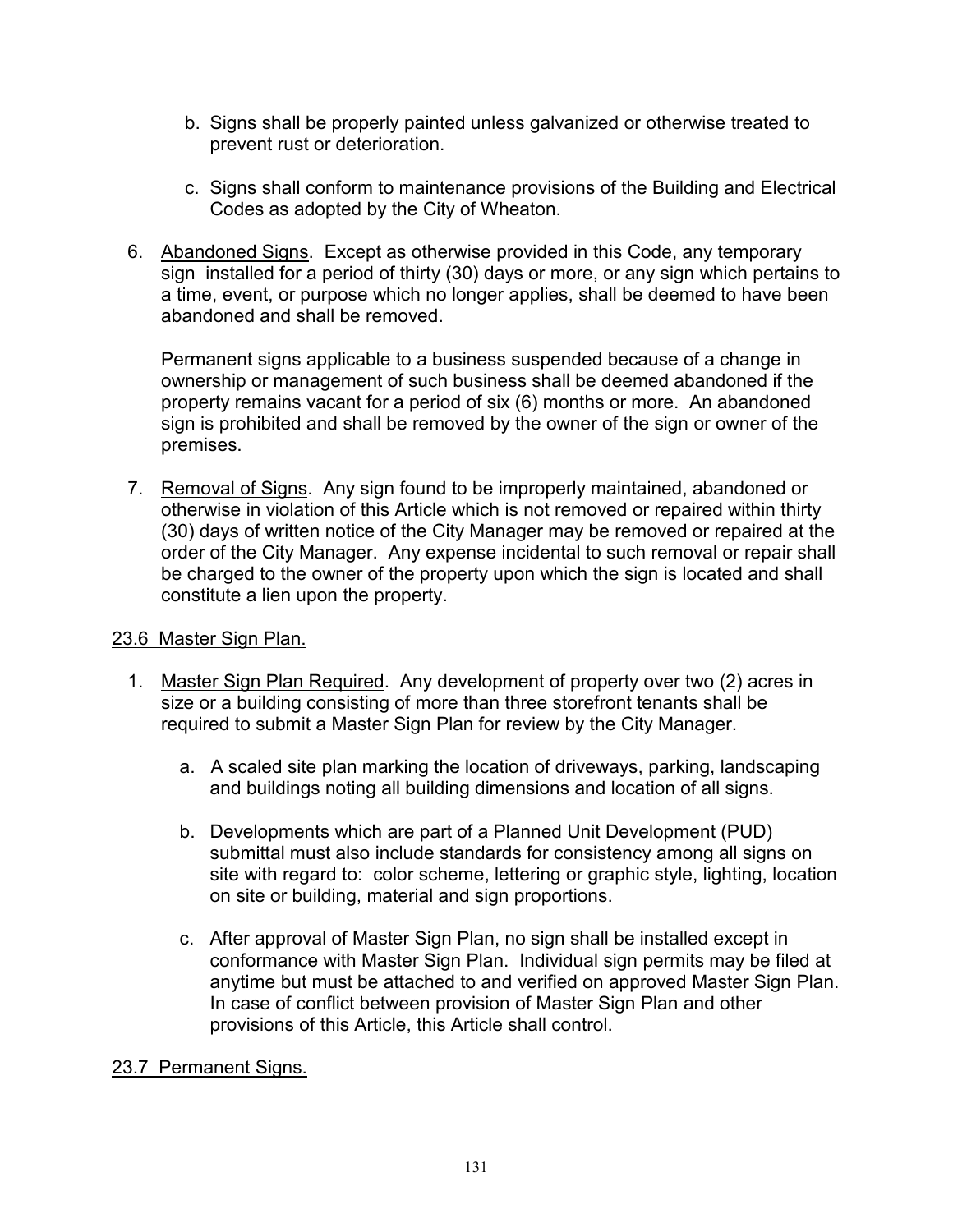- 1. Ground Signs. An establishment located on a single-use lot, an outbuilding or a unified center of less than two (2) acres in size shall be permitted to install one (1) ground sign of one of the following types and subject to the following regulations:
	- a. One (1) pole identification sign.
		- (1) A pole sign (single or double faced) not exceeding a height of nineteen (19) feet above grade, which complies with the district sign setback, except that such sign may project beyond the minimum setback not more than twelve (12) inches. The area of such identification sign shall not exceed seventy-two (72) square feet on either side.
		- (2) Any pole sign installed in a parking area must be surrounded with a concrete curb of at least six (6) inches in height which is designed to prevent damage to the sign from vehicular traffic.
		- (3) Signs shall maintain a free clearance to grade of at least seven (7) feet.
	- b. One (1) monument identification sign
		- (1) The monument sign, including the sign face, base and structure, shall not exceed seven feet (7') in height above ground level, and the total sign structure including the land berm, if provided there under, shall not exceed eleven feet (11') above the adjacent parking lot grade.
		- (2) Each side of the monument sign face shall not exceed forty-eight (48) square feet.
		- (3) The monument sign, excluding the sign face, shall be constructed with material generally similar to the material used for the exterior walls of the building identified thereon, which may or may not be masonry or stone, and shall have a maximum surface area equal to the allowable sign face size.
	- c. (1) Notwithstanding the regulations of this Article, all ground signs other than temporary signs and project identification signs located along the following rights-of-way must be monument signs:

Blanchard Road, south of Hawkins Circle: Butterfield Road; County Farm Road, north of Roosevelt Road and south of Manchester Road; East Danada Loop Road; Fapp Circle;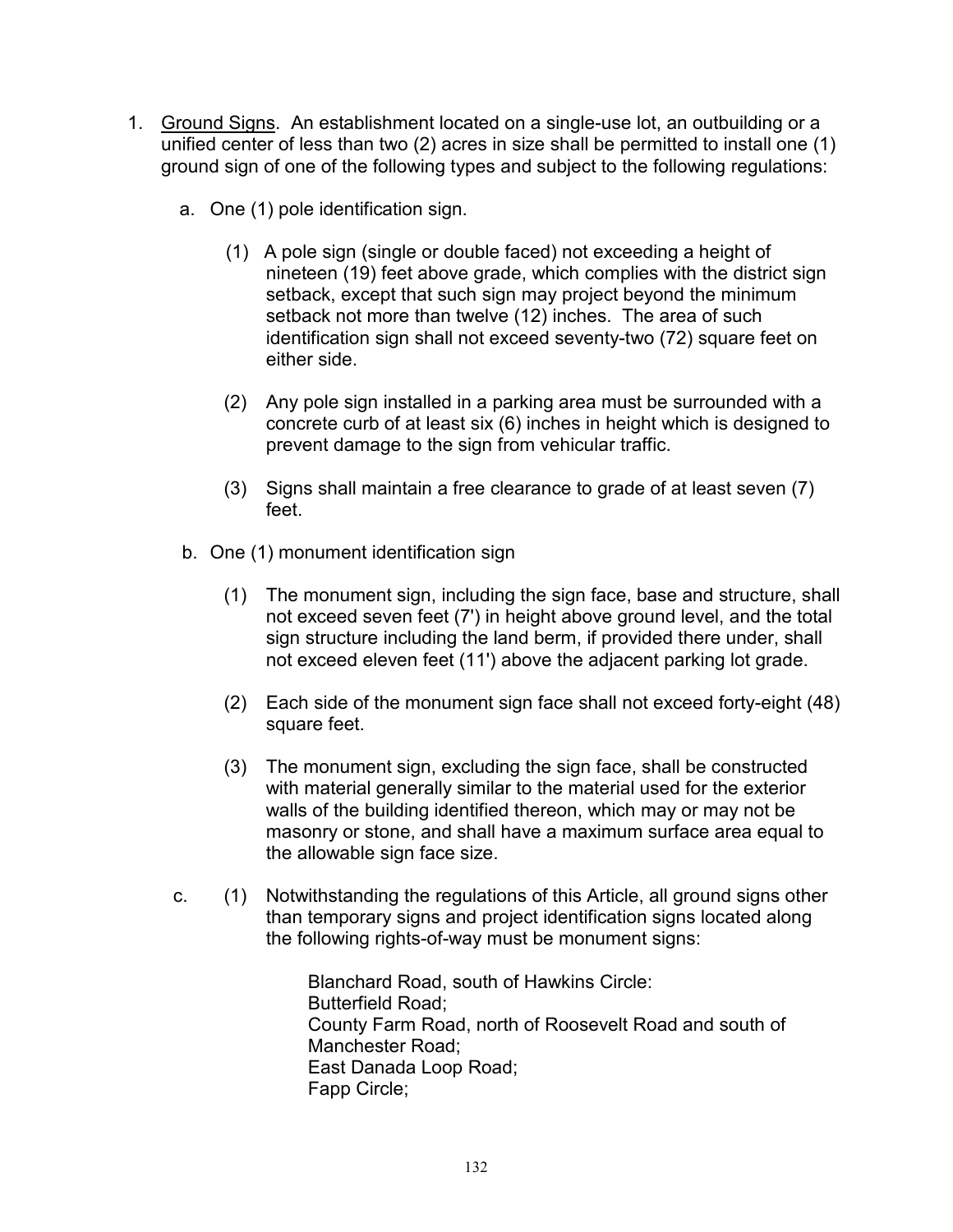Main Street, north of Prairie Avenue and south of Geneva Road; Naperville Road, south of Longfellow Drive; Roosevelt Road, east of Sunnyside Avenue and west of Chase Street; Roosevelt Road, west of Hazelton Road; West Danada Loop Road

- (2) Notwithstanding the regulations of this Article, all ground signs other than temporary signs and project identification signs must be monument signs and shall not exceed 24 square feet per sign face whenever a zoning lot meets all of the following criteria:
	- a. Is located in the R-6, R-7, C-3, or O-R zoning district; and
	- b. Is less than one acre in area; and
	- c. Is contiguous to property in the R-1, R-2, R-3, R-4, or R-5 district; and
	- d. Abuts the right-of-way line of one or more of the following arterial streets:

Geneva Road Roosevelt Road Main Street (north of Roosevelt Road) Naperville Road.

- d. Project Identification Signs. Developments over two (2) acres shall be permitted to install one (1) project identification sign at each entrance. Project identification sign shall not exceed nineteen (19) feet in height above grade and not exceed seventy-two (72) square feet on either side of the sign face. Signs shall be constructed of materials identical to the material used for exterior building walls.
- e. Ground signs must comply with the district sign setback identified in the following chart:

| <b>Zoning District</b>            | <b>Sign Setback</b>                |  |
|-----------------------------------|------------------------------------|--|
| R-1, R-2, R-3, R-4, R-5, I-1, O-R | <b>Special Use Permit Required</b> |  |
| R-6, R-7                          | 15 feet                            |  |
| $C-1, C-3, C-5, M-1$              | 10 feet                            |  |
| $C-4, C-2$                        | feet                               |  |

|                                             | <b>Side Yard Setback</b> |  |
|---------------------------------------------|--------------------------|--|
| Where adjacent to property in a residential | 10 feet                  |  |
| zoning district                             |                          |  |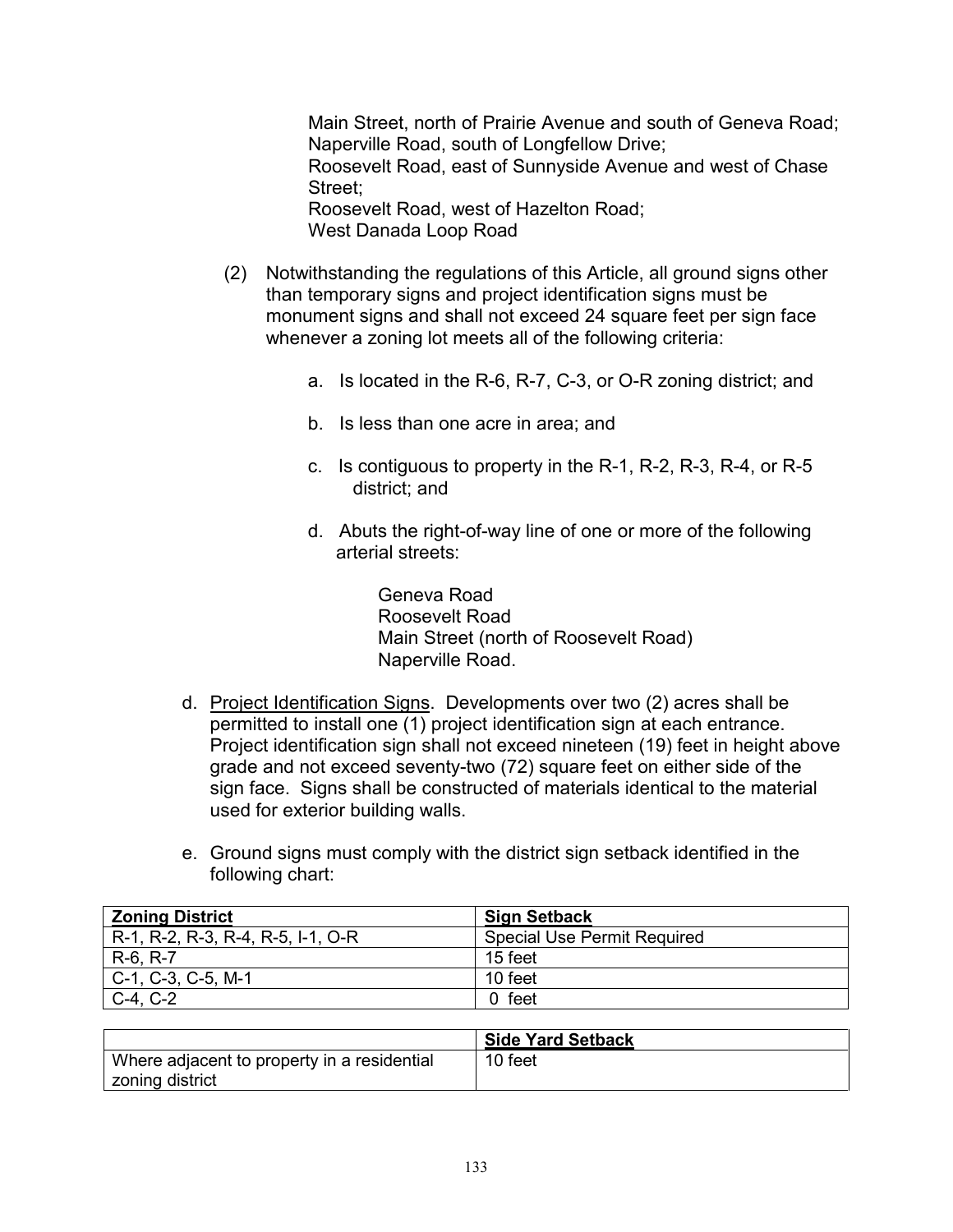## f. Electronic Message Board Signs.

The following standards shall apply to all Electronic Message Board signs:

(1) Electronic Message Board Signs shall be located only along the following rights-of-way:

Butterfield Road, east of West Loop Road and west of Leask Lane; Butterfield Road, west of Wiesbrook Road; Geneva Road east of West Street and west of Hallmark Court; Geneva Road east of Gary Avenue and west of Farwell Street; Main Street, north of Wakeman Avenue and south of Cole Street; Naperville Road, north of Butterfield Road and south of Blanchard Street; Roosevelt Road east of Chase Street; Roosevelt Road, east of Shaffner Road and west of Fapp Circle.

- (2) Electronic Message Board Signs shall be allowed only for non-office commercial, government, school, park or church uses; and
- (3) The sign area of an Electronic Message Board Sign must be included as part of the total square footage of a permitted ground sign, and shall not exceed 50 percent of the total square footage of a permitted ground sign; and
- (4) Electronic Message Board messages shall be constant and not variable, with the message changes limited to no less than every 4 seconds; and
- (5) When an Electronic Message Board message changes, the prior message shall disappear simultaneously with the appearance of the new message; and
- (6) Electronic Message Board Signs shall not cause illumination in excess of 0.05 foot candles at any property line in or adjoining a residential use; and
- (7) Electronic Message Board Signs existing prior to October 18, 2005 and not in conformance with standards 1, 2, and 3 of this section shall not be subject to Article 23.5.4 of the City of Wheaton Zoning Ordinance.
- 2. Wall Signs. Wall sign shall be permitted subject to the following regulations:
	- a. Any establishment may install a front wall sign or signs, the area of which shall not exceed one and one-half (1.5) square feet for every linear foot of wall frontage.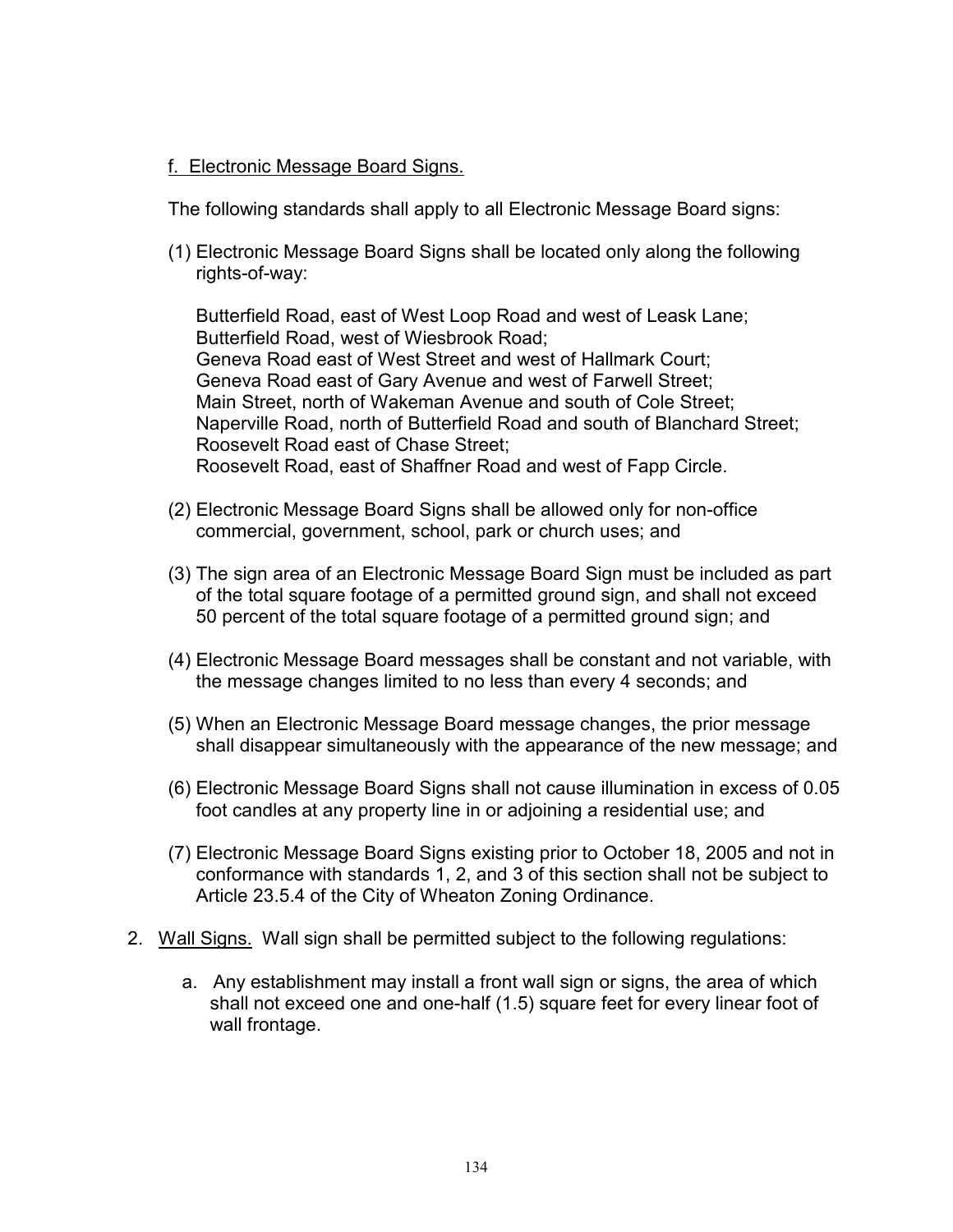- b. Additional wall signs may be added on frontage where public access is provided. The total square feet of all wall signs may not exceed the allowable square footage for the front wall.
- c. Where more than one establishment occupies a building, each establishment will be allocated sign area based on amount of linear wall frontage it controls.
- d. Wall signs may not project more than twelve (12) inches beyond the wall surface.
- 3. Window Signs. Any permanent sign painted, goldleafed or attached onto the glass area or installed behind a window or in a showcase intended for viewing through the window from outside of the premises shall be subject to the following regulations
	- a. Window signs shall be limited to no more than twenty-percent (20%) of the total window area and no more than 50% of the total window area in a door.
	- b. The area of window signs must be included in total square footage of permitted wall signs.
	- c. Window signs shall denote only the name and address of the business conducted on the premises and/or a product or products produced or sold or service rendered therein.
	- d. Neon and/ or LED signs may be installed as window signs subject to these regulations.
- 4. Awning or Canopy Signs. Letters or logo may be painted or otherwise affixed to any permissible awning or canopy subject to the following regulations:
	- a. Letters or logo shall not project above, below or beyond the physical dimensions of the awning or canopy,
	- b. Letters or logo shall not be larger from top to bottom than 12 inches, provided, however, in the C-5 Zoning District letters or logos on awnings shall not exceed 1.5 square feet for every linear foot of wall frontage when such letters or logos are the only signage existing on the exterior of the establishment.
	- c. Letters or logo shall denote only the name and address of the business conducted on the premises and/or a product or products produced or sold or service rendered therein.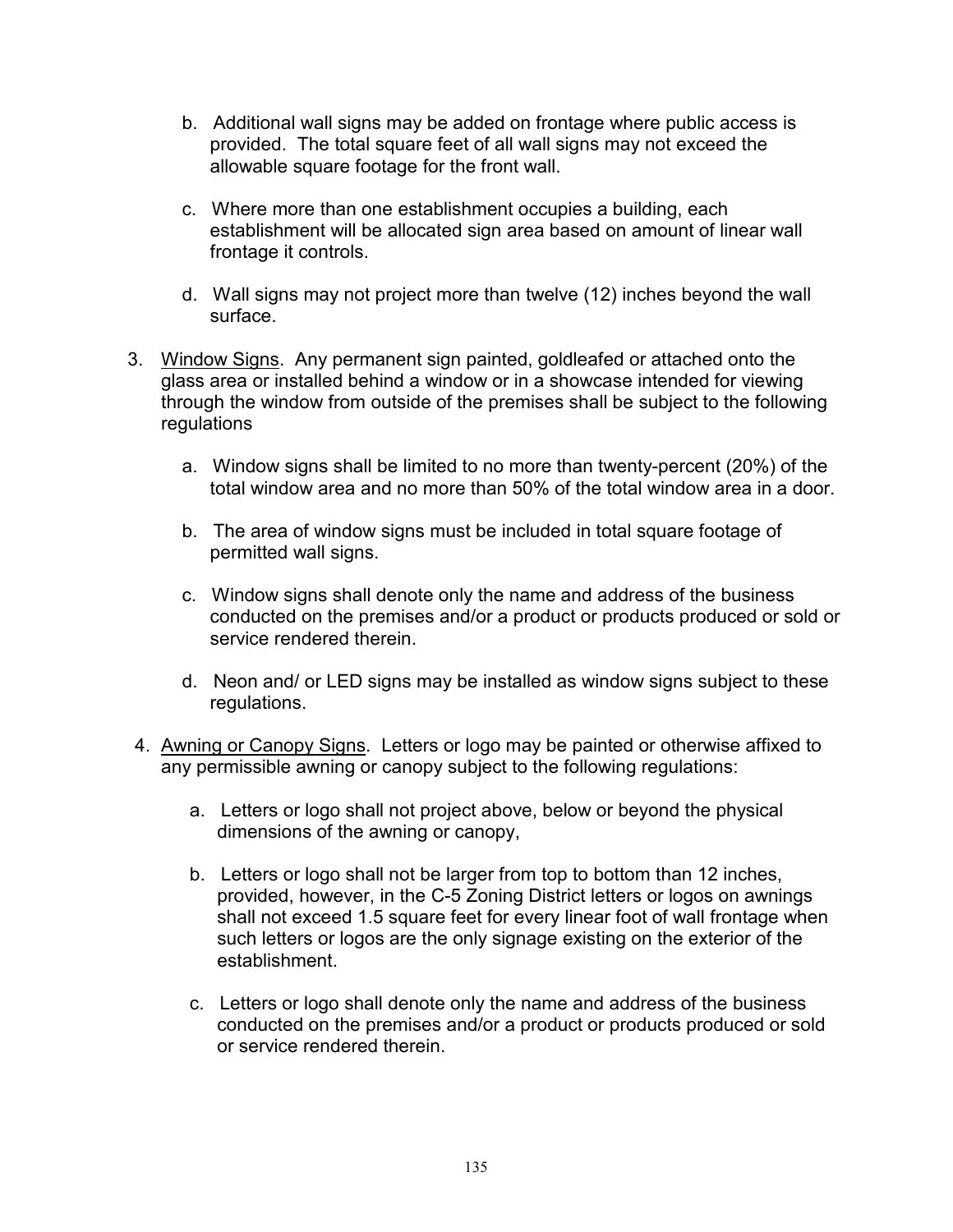- d. Awning or canopy signs shall maintain a free clearance to grade of at least seven (7) feet.
- 5. Hanging Signs. One (1) sign per business may be suspended below an awning or canopy subject to the following regulations:
	- a. Horizontal dimension shall not exceed the depth of the awning or canopy.
	- b. The vertical dimension shall not exceed twelve (12) inches.
	- c. Hanging sign shall maintain a free clearance to grade of at least seven (7) feet.
- 6. Identification Signs by Building Type. The following building types in all zoning districts unless otherwise stated shall be subject to the following limitations:

|                                 | <b>Wall</b>                    | <b>Ground</b>                  |
|---------------------------------|--------------------------------|--------------------------------|
| <b>Multifamily Residential</b>  | 1 per building – not to exceed | 1 per building - not to exceed |
|                                 | 12 sq. feet, non-illuminated   | 24 sq. feet                    |
| Office, Industrial              | 1 per entrance $-$ not to      | Monument sign 1 per street -   |
|                                 | exceed 12 sq. feet             | not to exceed 48 sq. feet or a |
|                                 |                                | pole sign directory not to     |
|                                 |                                | exceed 14 feet in height or 32 |
|                                 |                                | sq. feet                       |
| Church, School or non-profit    | 1 per building – not to exceed | 1 per street – not to exceed   |
| in Residentially Zoned District | 32 sq. feet                    | 32 sq. feet                    |
| Inn                             | 1 per building - not to exceed | 1 per street - not to exceed   |
|                                 | 12 sq. feet externally         | 12 sq. feet                    |
|                                 | illuminated                    |                                |

# 23.8 Additional Requirements of the C-2 and C-4 Zoning Districts.

The purpose shall be to create an environment for downtown shopping and business recognizing the different needs of the downtown as it pertains to property values, traffic control, business climate, public interest, and historical value.

- 1. Additional Standards. In addition to the foregoing requirements recited in this Article, the following additional standards shall also apply to the C-2 and C-4 Zoning Districts.
	- a. Sign Color and Materials. The color and materials of any sign shall be compatible and harmonious with the color, materials and age of the building identified by the sign, according tothe reasonable approval of the City Manager.
	- b. Internal Illumination. All internally-illuminated signs shall have opaque background with only letters and logo illuminated. All internally-illuminated signs shall be mounted flush to the surface of the wall.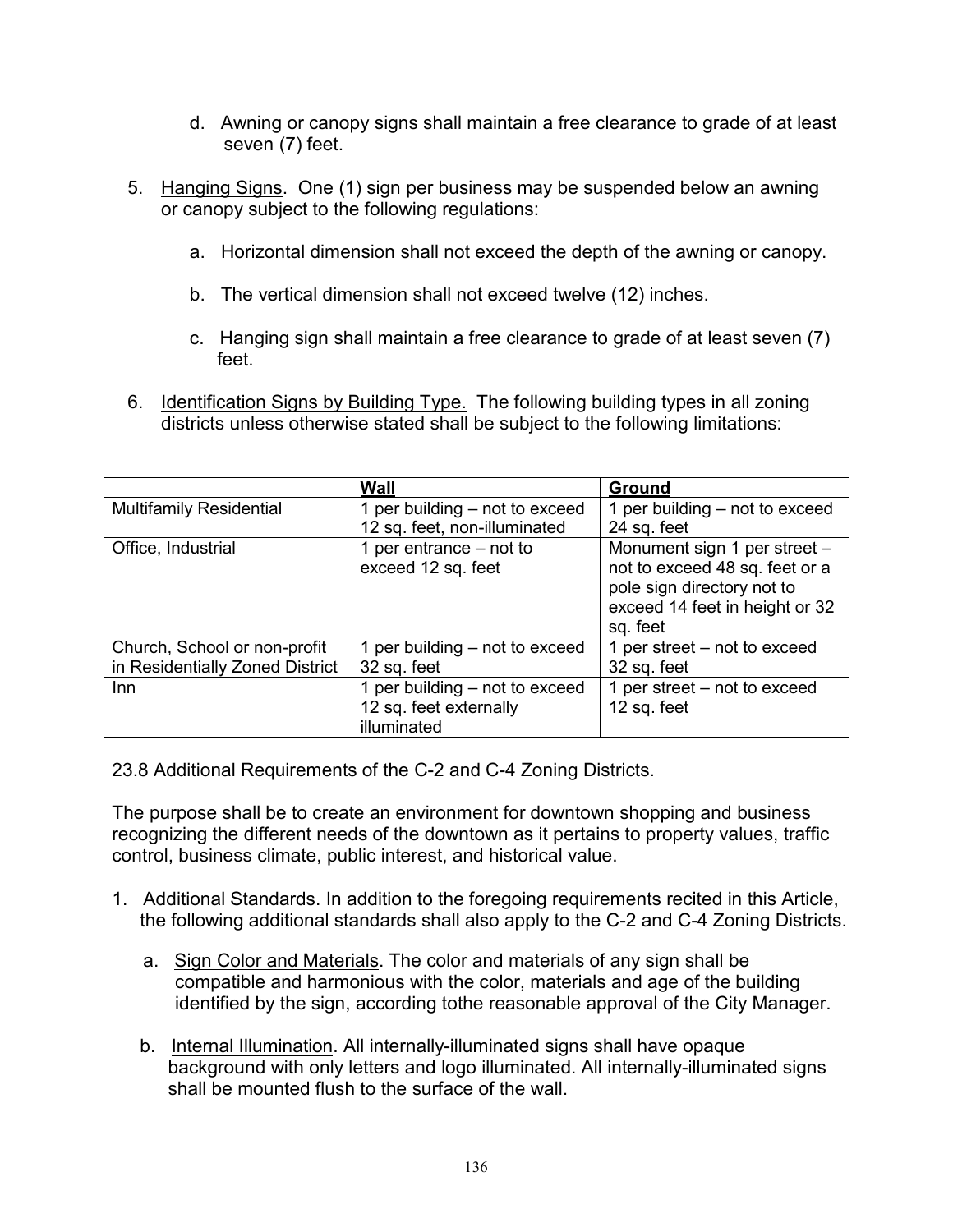- c. Window Signs. All permanent and temporary signs shall be limited to a total of twenty percent (20%) of the total window area, except for grocery stores/drug stores and vacant stores.
- d. Projecting Signs. One (1) non-illuminated sign projecting more than twelve (12) inches from a building shall be permitted subject to the following standards:
	- (1) The sign extends no more than four (4) feet from the building face.
	- (2) Sign face does not exceed twelve (12) square feet on either side and has an area of no more than twelve (12) square feet.
	- (3) Maintains a free clearance to grade of at least seven (7) feet.
- e. Ground Signs. Ground signs shall not exceed a height of fourteen (14) feet above grade.
- 2. Placard Signs. Businesses in the C-2 and C-4 Zoning Districts may display one (1) placard signs provided that:
	- a. The sign portion of the placard is no larger than four (4) square feet and stands no higher than four (4) vertical feet.
	- b. Placard signs shall be placed inside the principal structure before the close of the business day.
	- c. Placard signs shall not be placed:
		- (1) Within fifteen (15) feet of any fire hydrant, emergency facility, intersecting driveway, alley or street;
		- (2) At any location where the width of paved area for the pedestrian passage is reduced to less than five (5) feet; or within five (5) feet of any marked crosswalk.
		- (3) On or within any parkway or median within any public right-of-way.

### 23.9 Temporary Signs.

No temporary sign shall be installed outdoors except under the following conditions:

1. Special Events Signs On-Site. Temporary signs, banners, and displays for special events sponsored by churches, schools, or other similar institutions are permitted but must be located on property owned or controlled by the church, school, or institution, and may be displayed only during a period commencing thirty (30) days prior to and ending three (3) days after the scheduled event.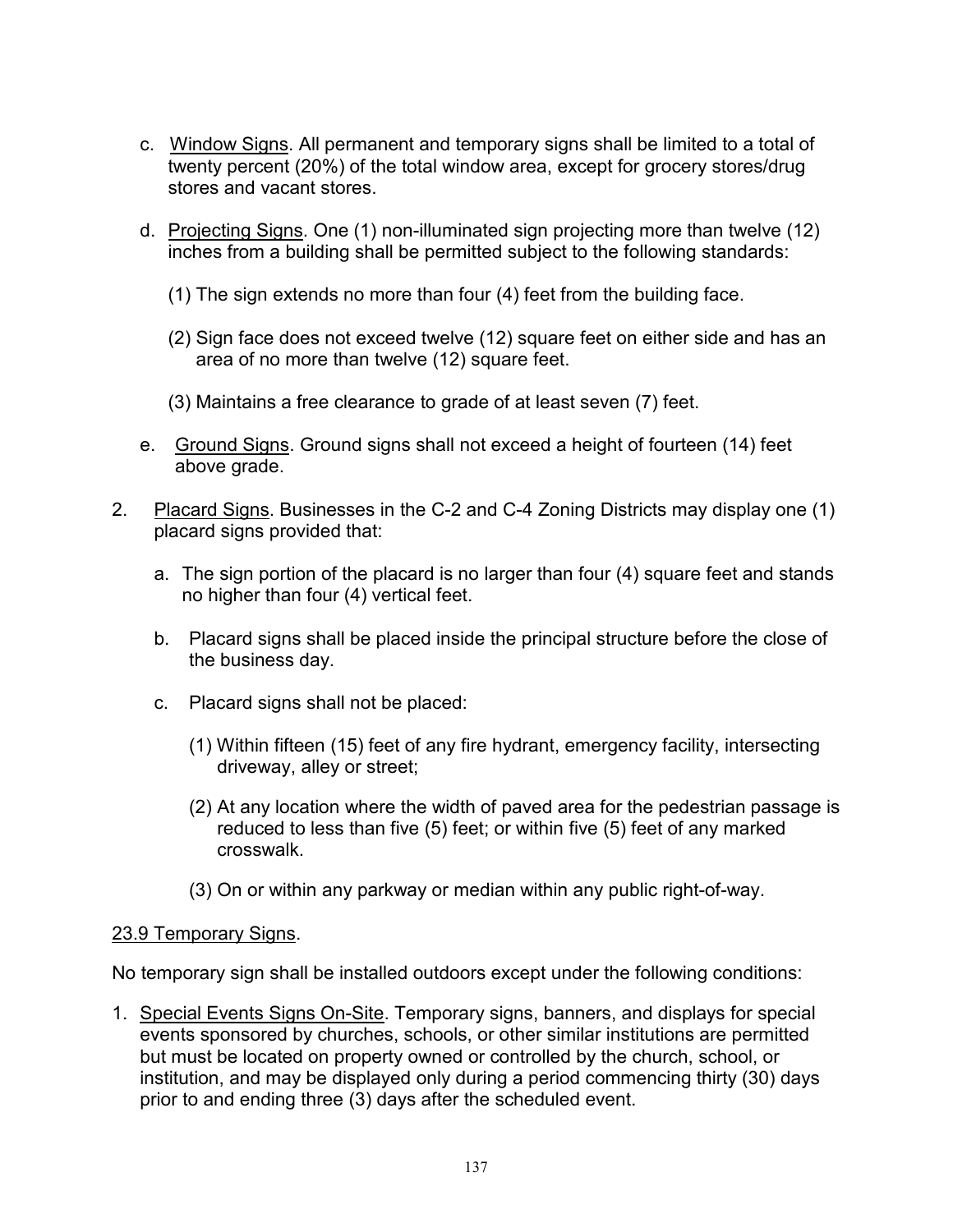- 2. Special Events Signs Off-Site. Temporary off-site signs advertising special events of community service organizations shall be permitted on property not controlled by the organization subject to the following regulations:
	- a. A community service organization is defined as an entity, no part of the income of which is distributable to its members, directors, or officers and whose principal purpose is to provide services, financial assistance, or personnel for the benefit of the residents of the City of Wheaton.
	- b. Signs for special events held within the City of Wheaton, sponsored by community service organizations, are permitted on private property other than public right-ofway, with the permission of the owner.
	- c. The total number of signs shall not exceed ten (10), with each limited to sixteen (16) square feet.
	- d. Each sign shall be securely affixed to the ground or maintained such that it cannot easily be removed.
	- e. The signs may be displayed only during a period commencing thirty (30) days prior to, and ending three (3) days after, the scheduled event.
	- f. There shall be not more than one (1) sign per lot, except that on a corner lot two (2) signs, one (1) facing each street, shall be permitted.
	- g. A permit shall be obtained from the City of Wheaton prior to display. Written permission from the owner or owners of the property on which the sign is displayed shall be submitted with the application for the permit.
	- h. The applicant for the permit shall pay a deposit of ONE HUNDRED DOLLARS (\$100.00) to the City of Wheaton as a condition precedent to the issuance of the temporary sign permit. In the event all temporary signs are removed within the time period provided for in the permit, the deposit fee shall be refunded to the applicant. In the event all temporary signs are not removed within the time period provided for in the permit, the City of Wheaton shall remove the temporary signs; and the deposit fee shall be forfeited by the applicant.
- 3. Real Estate Signs. Where more than six (6) dwelling units (or lots for dwelling purposes), located in the same subdivision, are offered for sale or rental by the same party, or where more than 2,500 square feet of a commercial or industrial building or lot is offered for sale or rent, there shall be permitted one (1) non-illuminated sign facing each public street providing access to the property being offered. Each such sign shall not exceed 32 square feet in area and must be devoted solely to the sale or rental of the property being offered. Signs shall be removed when less than six (6) units or 2,500 square feet remain for sale or lease.
- 4. Construction Signs. In connection with the construction of six (6) or more dwelling units or the construction or remodeling of a building of two thousand five hundred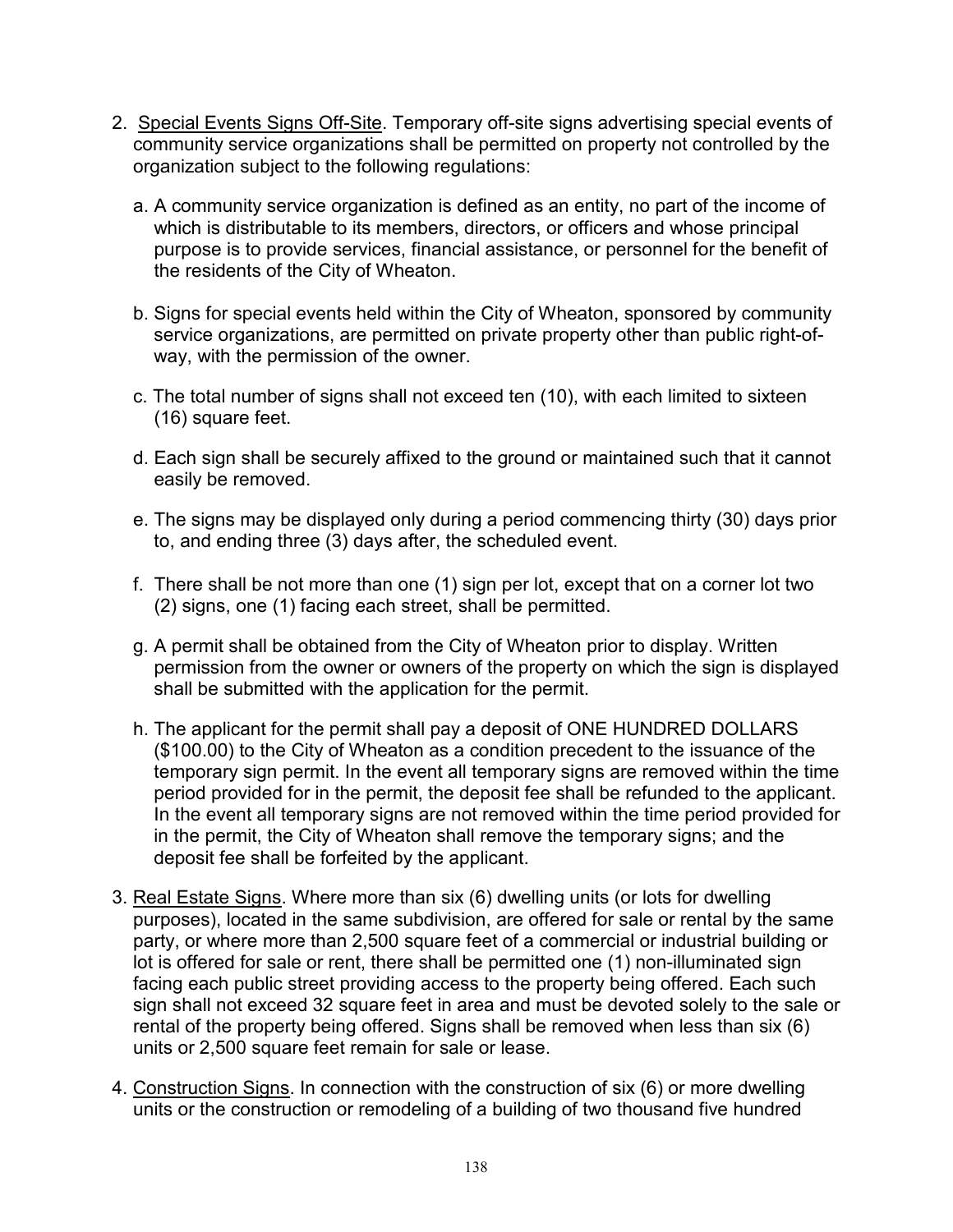(2,500) square feet or more there shall be permitted one (1) non-illuminated sign not exceeding thirty-two (32) square feet in area indicating the names of any or all of the owners and future occupants and of the architects, engineers, and contractors engaged in the construction; on corner lots two (2) signs, one facing each street, shall be permitted. Construction signs shall be removed at the time a permanent sign is installed or a certificate of occupancy is issued, whichever occurs first.

- 5. Banners. No banner or other fabric sign of any type may be installed except with a valid sign permit and in compliance with the following regulations:
	- a. All banners shall be constructed of heavy fabric with hemmed edges and metal grommets.
	- b. Horizontal banners of no more than thirty (30) feet long and no more than four (4) feet high shall be allowed on commercial structures provided that:
		- (1) No more than one banner shall be permitted at any given time and no more than one banner permit shall be issued within any consecutive six (6) month period to any single business.
		- (2) Banner is mounted abutting and flush to the building wall and secured at all four corners.
		- (3) Banner is removed thirty (30) days after the issuance of a sign permit.
	- c. Vertical banners, ornamental rather than informational nature, are permitted provided that:
		- (1) Banners shall be no larger than eight (8) feet long by three (3) feet wide and provide a minimum vertical clearance of nine (9) feet.
		- (2) Banners are secured by metal braces or frames running the width of the sign at the top and the bottom.
		- (3) Frames are secured to permanently mounted standards, such as a light pole.
		- (4) Banners carry no information on merchandise or price.
- 6. Placard Signs. Businesses in C-1Commercial district may display one (1) placard sign provided that:
	- a. The sign portion of the placard is no larger than four (4) square feet and stands no higher than four (4) vertical feet.
	- b. Placard signs shall be placed inside the principal structure before the close of the business day.
	- c. Placard signs shall not be placed:
		- (1) Within fifteen (15) feet of any fire hydrant, emergency facility, intersecting driveway, alley or street;